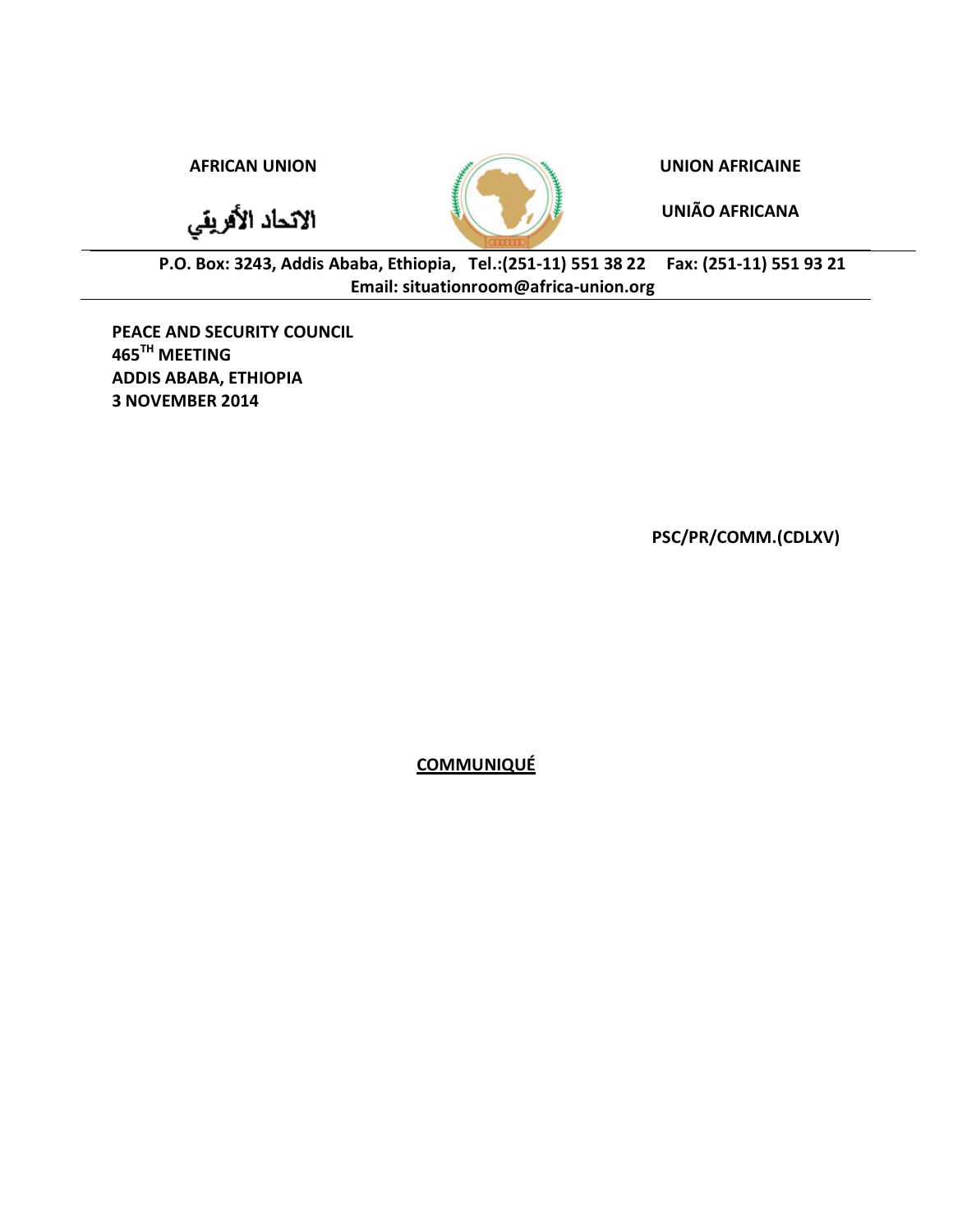## **COMMUNIQUÉ**

The Peace and Security Council of the African Union (AU), at its 465<sup>th</sup> meeting held on 3 November 2014, adopted the following decision on the situation in Burkina Faso:

## **Council,**

1. **Takes note** of the statement made by the Chairperson of the Commission and the briefing provided by the Commissioner for Peace and Security on the situation in Burkina Faso. Council **also takes note** of the statements made by the representative of Burkina Faso, as well as by those of the Economic Community of West African States (ECOWAS) and the United Nations;

2. **Recalls** the relevant provisions of the AU Constitutive Act, as well as those of the African Charter on Democracy, Elections and Governance. Council **also recalls** its previous press statements and communiqués on the issue of unconstitutional changes of Government and popular uprisings, including Press Statement PSC/PR/BR.(CDXXXII) adopted at its 432<sup>nd</sup> meeting held on 29 April 2014, in which it reiterated its rejection of unconstitutional changes of Government, as well as the recognition of the right of peoples to rise up peacefully against oppressive political systems;

3. **Expresses its solidarity** with the people of Burkina Faso, and **acknowledges** their profound aspiration, to uphold their Constitution and to deepen democracy in the country;

4. **Strongly condemns** the acts of violence that took place in Burkina Faso, which led to the loss of human lives and destruction of property, and **urges** that the sponsors and authors of those acts of violence be brought to justice. Council **presents its sincere condolences** to the families of the victims and **wishes** speedy recovery to the injured. Council **deeply deplores** the destruction of private and public property and **calls for** the return to calm and an end to all acts of violence and destruction of property;

5. **Takes note** of the resignation of Mr. Blaise Compaoré from his post of President of Faso, which constitutes an important step in the search for a consensual and lasting solution to the crisis in that country;

6. **Deplores** the declaration by the military through which it suspended the Constitution and assumed power, following the resignation of the President of Faso, as constituting a coup d'État, which Council **strongly condemns**;

7. **Endorses** the press releases issued by the Chairperson of the Commission on 30 October 2014 and on 1 November 2014. Council **commends** the Chairperson of the Commission for her commitment and efforts towards the early settlement of the crisis in Burkina Faso and the establishment of a civilian-led and consensual transition. Council **also welcomes** the dispatch of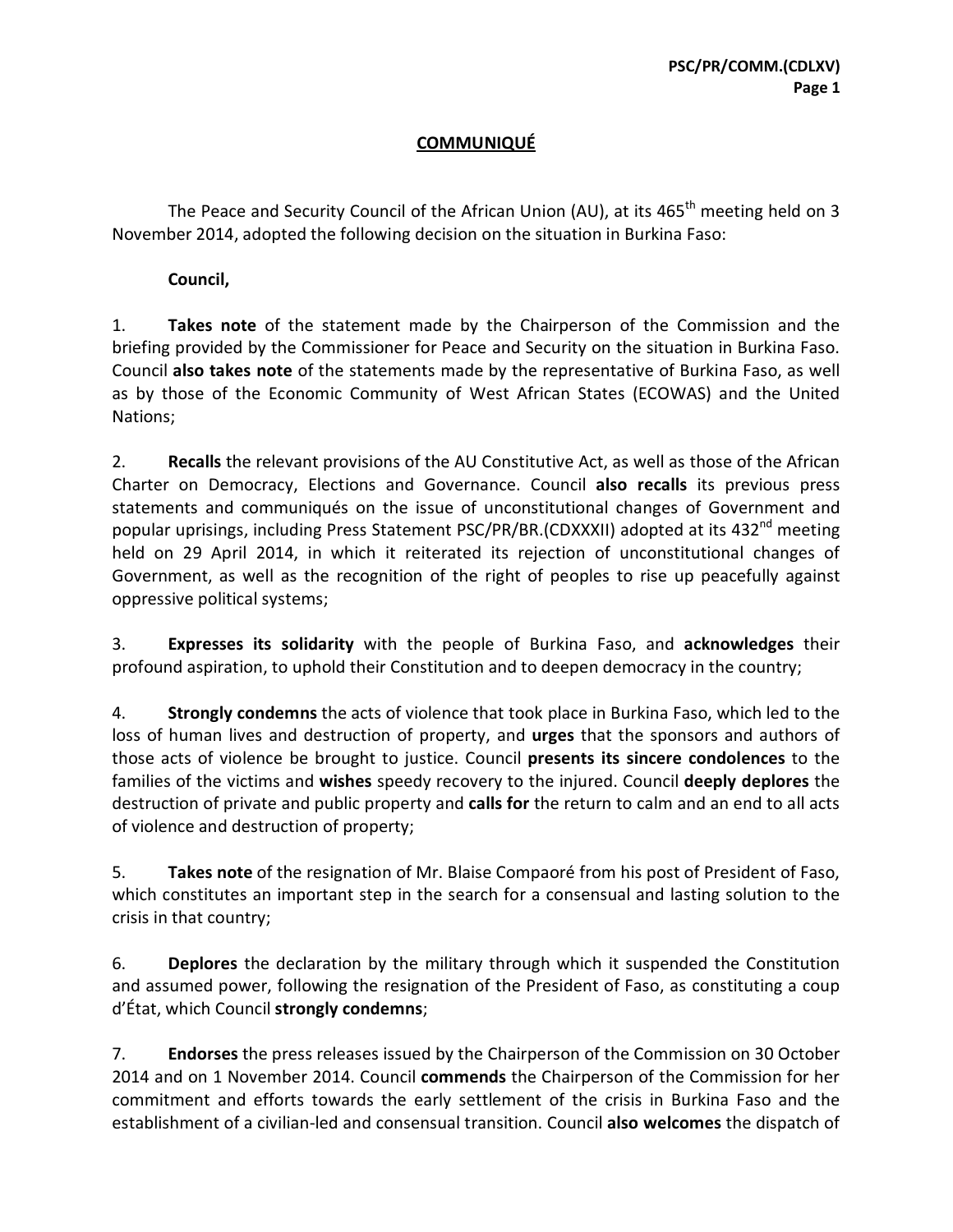an AU/ECOWAS/United Nations Joint Mission to interact with the Burkinabe stakeholders and facilitate a consensual way out of the crisis;

8. **Welcomes** the statements made by the current Chairman of the Authority of Heads of State and Government of ECOWAS, President John Dramani Mahama of Ghana, on the situation in Burkina Faso, on 30 October and 2 November 2014;

9. **Underlines** the need and the urgency for a rapid solution to the current crisis based on the respect of the Constitution and the aspiration of the people of Burkina Faso to the deepening of democracy in their country, as well as on consensus among all concerned Burkinabe stakeholders, within the framework of the relevant AU instruments. In this regard, Council:

- (i) **underlines** the continued validity of the Constitution of Burkina Faso;
- (ii) **reaffirms** the imperative of a civilian-led and consensual transition in Burkina Faso, it being understood that a military-led transition would be completely contrary to the aspirations of the people of Burkina Faso, as well as to the relevant AU instruments;
- (iii) **demands** that the Burkinabe military steps aside and hands over power to a civilian authority, in accordance with the Constitution, within a maximum period of two weeks from the date of the adoption of the present communiqué, failure of which, measures including those indicated in paragraph 14 below shall be instituted. Council **underlines** that there shall be no exception to this decision;
- (iv) **underlines** that the civilian authority who will take over the interim leadership of the country will enhance a consultative process involving all Burkinabe political actors and other stakeholders to agree on the modalities, duration, leadership and content of a civilian-led and consensual transition which will lead to the holding, as quickly as possible, of free, fair and transparent elections; and
- (v) **reaffirms** the duty and the obligation of the defense and security forces to place themselves at the disposal of the civilian authorities, who should conduct the transition, and to act in a republican spirit, and **urges** them to refrain from any act or statement that would further complicate the situation in Burkina Faso and negatively affect regional security and stability;

10. **Emphasizes, once again,** the AU's conviction that only a civilian-led and consensual transition would meet the legitimate aspirations of the people of Burkina Faso to uphold the Constitution and deepen democracy, and would allow the mobilization of the international support necessary for a successful end to the crisis. In this context, Council **reiterates** the AU's readiness, working in close collaboration with ECOWAS and the United Nations, to accompany the Burkinabe people, as well as the political and social stakeholders, and to help mobilize all the international support they need;